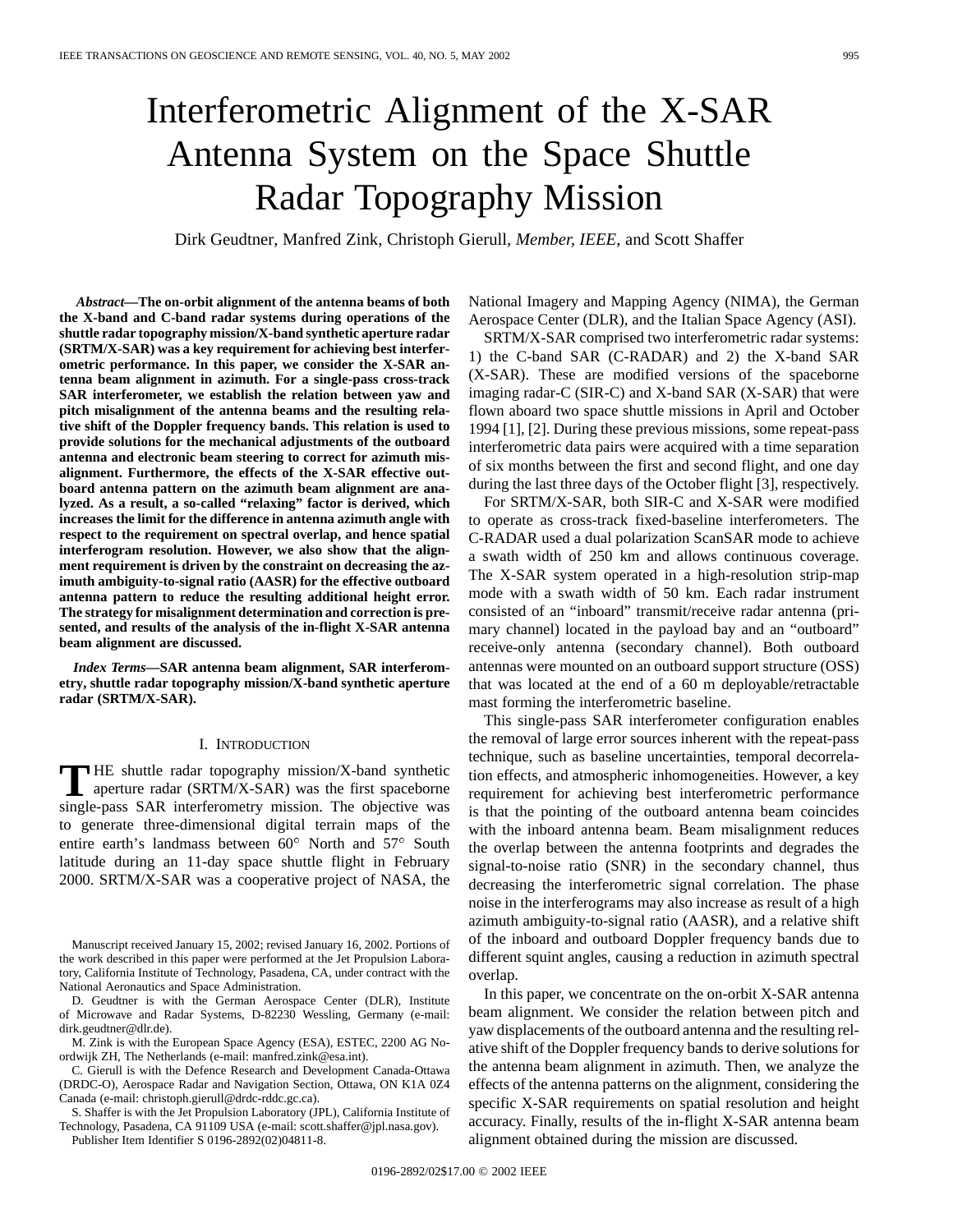The alignment of the antenna beams on SRTM/X-SAR, respective for the C-RADAR and X-SAR system, differs because of the long mast structure from those of airborne single-pass SAR interferometer configurations. It was expected that the relative beam alignment between the inboard and outboard antenna of each radar system on SRTM/X-SAR could be affected by several factors: Gravity effects, pre-flight assembly and alignment errors, launch shifts [4], and a small discrepancy between the mechanical and electrical antenna boresight result in a quasistatic pointing bias. In-flight thermal distortions and shuttle-induced disturbances due to attitude hold (thruster firings) and crew motion could also cause dynamic mast twisting and bending effects. Both static and dynamic effects needed to be measured and compensated to align the electrical boresights of the inboard and outboard antenna of each radar system to a very tight tolerance. In support of this task, additional instruments and equipment were added to SRTM/X-SAR. This included the attitude and orbit determination avionics (AODA), the mechanical adjustment structure called "milkstool," and the beam auto tracker (BAT).

The AODA system is a suite of sensors that provided in-flight measurements to verify mast deployment and to support antenna alignment. A detailed description of the AODA instruments and their functions is given in [5]. Throughout the mission, AODA measured and monitored the outboard to inboard antenna mechanical alignment in pitch, yaw, and roll. It further provided the orbital state vectors, the time-base for both radar systems, and updated measurements that are used in the post-processing to reconstruct the mechanical baseline vector.

The milkstool, located at the mast tip, is a two-axis actuator for the OSS to mechanically adjust the outboard antennas of both radar systems. The milkstool provided up to  $\pm 4^{\circ}$  pitch and  $\pm$ 2.8 $\degree$  yaw steering capability, and was steered by the shuttle crew using AODA onboard alignment solutions.

The C-RADAR BAT is an electronic assembly to steer the azimuth outboard antenna beam. It enabled a real-time monitoring of the along-track antenna electrical alignment for each C-RADAR subswath and could automatically compensate for up to  $\pm 0.3^\circ$  dynamic misalignment. X-SAR was designed to use the C-RADAR BAT signals as input for its semi-automatic X-SAR BAT system. However, as it turned out during the mission, use of the BAT system was not required due to only small dynamic beam misalignment effects.

For measuring and monitoring the in-flight mechanical antenna alignment by the AODA system and for determination of the required milkstool rotations, two coordinate systems were introduced: the inboard coordinate system (ICS), and the outboard coordinate system (OCS). The origin of the ICS is referenced to the AODA sensor plate that is located on the C-RADAR inboard antenna. The origin of the OCS is located on the flip hinge of the OSS. Details of these coordinate systems are depicted in Fig. 1. Note that the ICS and OCS  $Z$ -axes are normal to the radiating surface of the inboard antenna and outboard antenna, respectively. In the following sections, the coordinate axes of ICS and OCS are considered to be unit vectors.

#### *A. X-SAR Antenna System*

The X-SAR inboard antenna with a length of 12 m had an azimuth and elevation beamwidth of  $0.14^\circ$  and  $5.5^\circ$ ,



Inboard Coordinate System (ICS)

Fig. 1. SRTM/X-SAR inboard and outboard coordinate systems During mapping operations the ICS and OCS Y-axes were rotated by  $45^{\circ}$  relative to the loacl horizontal plane.

TABLE I X-SAR KEY SYSTEM PARAMETERS

| Wavelength                              | $0.03122 \text{ m}$ |
|-----------------------------------------|---------------------|
| Chirp bandwidth                         | 9.5 MHz             |
| Pulse repetition frequency (PRF)        | 1674 Hz             |
| Processed bandwidth in azimuth (PBW)    | 1180 Hz             |
| Look angle (swath center)               | $52^{\circ}$        |
| Swath width                             | $50 \text{ km}$     |
| Slant range (mid swath)                 | 400 km              |
| X-SAR baseline (nominal)                | $60.96 \text{ m}$   |
| Baseline tilt angle (nominal)           | $45^\circ$          |
| Inboard antenna length                  | 12 <sub>m</sub>     |
| Outboard antenna length                 | 6 m                 |
| Inboard antenna beamwidth in azimuth    | $0.14^\circ$        |
| Outboard antenna beamwidth in azimuth   | $0.28^\circ$        |
| Inboard antenna beamwidth in elevation  | $5.5^\circ$         |
| Outboard antenna beamwidth in elevation | $5.5^\circ$         |

respectively. Its tri-drive tilt mechanism pointed the antenna in elevation to  $-7^{\circ}$  relative to the C-RADAR midswath. This placed the X-SAR swath between the third and fourth C-RADAR ScanSAR subswath. The X-SAR elevation angle range is between  $-4.5^{\circ}$  and  $-9.5^{\circ}$ , which is equivalent to a look angle range between  $49.5^\circ$  and  $54.5^\circ$ . Unlike the C-RADAR inboard antenna, the X-SAR primary antenna had no azimuth beam steering capability. In contrast, the 6-m long X-SAR outboard antenna with an azimuth beamwidth of 0.28 provided an electronic beam steering capability in azimuth of  $\pm 0.9^\circ$  with an approximate step size of 0.025°. However, simulations indicated that the electronic beam steering should be limited to within  $\pm 0.5^\circ$ , since otherwise the resulting outboard antenna pattern would become increasingly distorted. X-SAR key system parameters are summarized in Table I. A detailed description of the X-SAR instrument can be found elsewhere [6].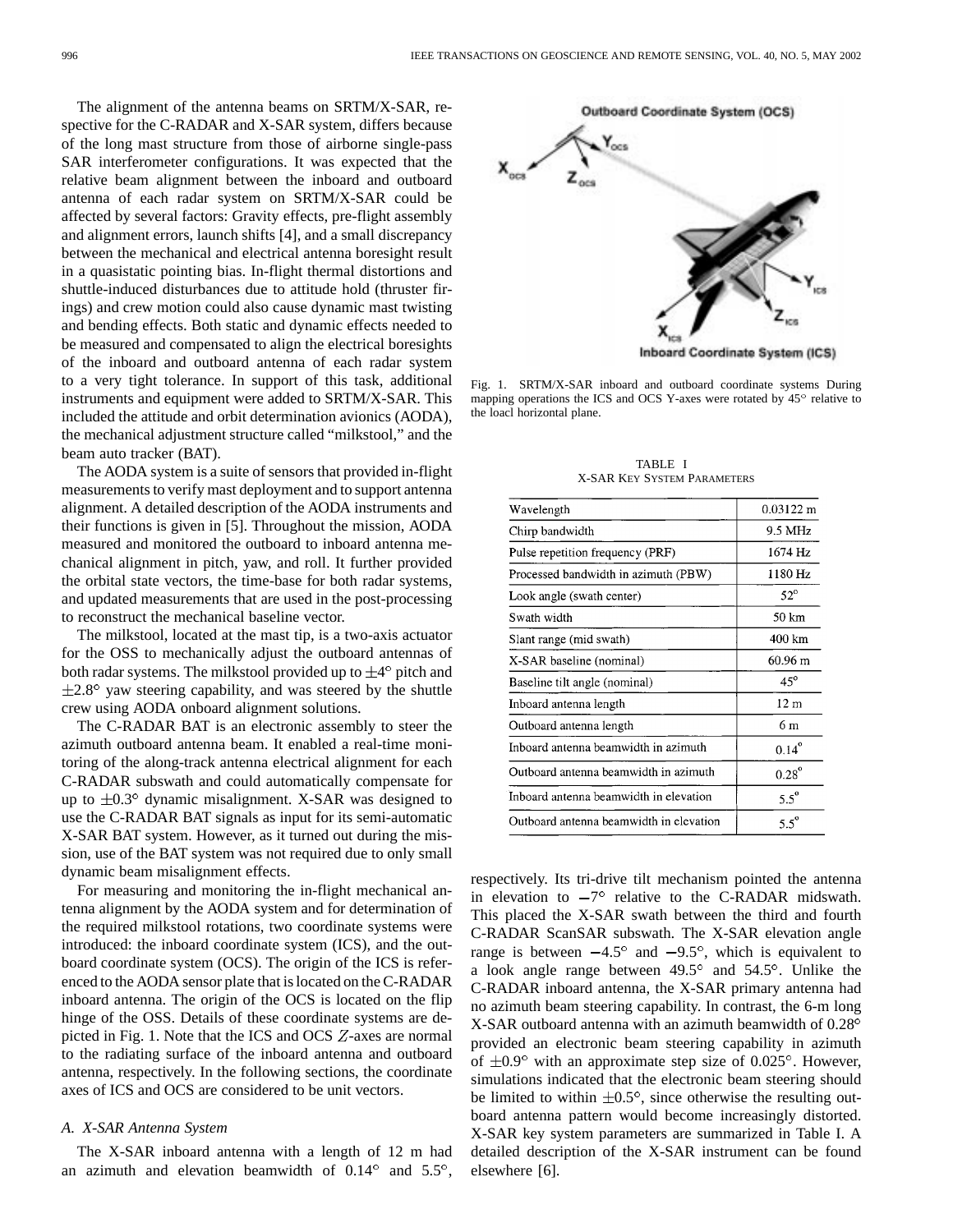

Fig. 2. Illustration of roll, yaw, and pitch rotations of the OCS with respect to the ICS, and the resulting effects on antenna footprint overlap.

#### *B. Concept for Antenna Beam Alignment*

The on-orbit antenna beam alignment was based on a combination of AODA and Doppler centroid frequency, and initially also BAT, measurements along with mechanical adjustments and electronic antenna beam steering for correction of misalignment. The basic concept was that after mast deployment, the AODA system provides estimates of the initial antenna mechanical misalignment in roll, pitch, and yaw. For the X-SAR system, a roll misalignment could be compensated by a mechanical rotation in elevation of the inboard antenna. The AODA pitch and yaw estimates would provide solutions for a "coarse" milkstool adjustment. This minimizes the quasistatic pointing bias in azimuth to a level where the inboard and outboard antenna beams of each radar system overlap sufficiently, enabling a measurement of the antenna electrical boresight alignment by means of a Doppler frequency analysis of down linked two-channel C-RADAR and X-SAR data. Note that in contrast to the limited radar data downlink capability, the AODA system provided continuous measurements of the mechanical antenna alignment. However, these measurements were expected to be biased with respect to the electrical boresight alignment due to systematic instrument errors and mechanical location errors resulting from pre-launch surveying inaccuracies and launch-induced shifts. Therefore, Doppler frequency measurements are used to determine the mechanical/electrical bias in the AODA pitch and yaw estimates. Then, the calibrated AODA estimates provide the solution for a "fine" adjustment of the milkstool. The alignment is verified by additional Doppler frequency measurements. A possible residual error in the azimuth beam alignment could be compensated by electronic antenna beam steering.

It should be noted that a milkstool rotation steered simultaneously both C-RADAR and X-SAR outboard antennas in the same direction and by the same amount. Therefore, estimation of the appropriate adjustments required consideration of the Doppler frequency analysis results from both radar systems. However, the two radar instruments provided separate electronic beam steering capabilities to compensate for residual misalignment. Also, a possible offset between the electrical boresights of the C-RADAR and X-SAR antennas had to be considered in the alignment determination. Hence, an independent electrical beam alignment estimation and verification was required that considered the specifics of the respective radar systems.

#### II. MISALIGNMENT EFFECTS

As a result of the static antenna beam pointing offset and dynamic mast twisting in pitch, and bending effects in yaw and roll, the OCS is rotated relatively to the ICS. Fig. 2 illustrates the resulting reduction in the overlap between inboard and outboard antenna footprints in along-track and cross-track directions, respectively. For the X-SAR system, the alignment is relatively insensitive to small changes in the roll angle of the outboard antenna due to the large antenna beamwidth in elevation. Also, as usual for spaceborne SAR interferometers, we assume parallel beam paths since the slant range is significantly larger than the baseline. Hence, a possible reduction in the cross-track antenna footprint overlap due to baseline is negligible. Since the alignment sensitivity in azimuth is an order of magnitude higher than in range, we concentrate in the following on the antenna beam alignment in azimuth. Here, we briefly review the effects of beam misalignment on the interferometric phase noise. Specifically, we consider the SNR, the relative shift of Doppler frequency bands, and the AASR. In Section IV, these effects are further discussed with respect to the specific requirements on the azimuth beam alignment of the X-SAR antenna system. The implication of misalignment-induced phase noise on the height accuracy can be assessed by evaluating the following expression [7]:

$$
\sigma_h = \frac{\lambda R \sin \theta}{2\pi B \cos(\theta - \xi)} \sigma_\phi \tag{1}
$$

where

- $R$  slant range;
- $B_{-}$ baseline;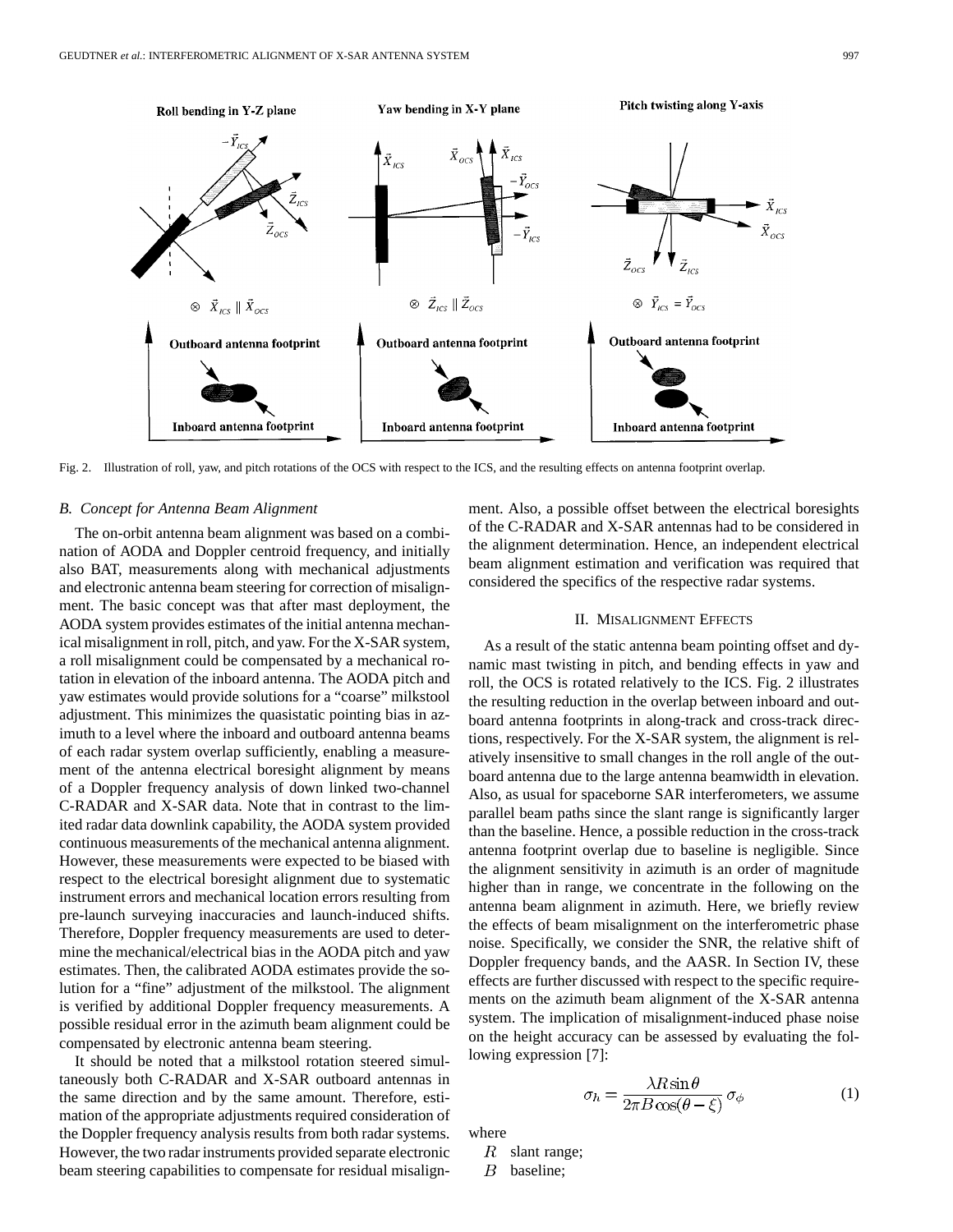

Fig. 3. Effective antenna gain loss in the secondary channel due to azimuth misalignment.



Fig. 4. Contour plot of the effective gain change in the secondary channel across the X-SAR swath due to roll misalignment.

- $\theta$ look angle;
- interferometric phase;  $\phi$
- ξ baseline tilt angle;
- $\lambda$ wavelength.

Equation (1) is modified for a SAR interferometer configuration with one transmit/receive antenna and one receive-only antenna. Using X-SAR parameters (see Table I), a phase standard deviation of  $\sigma_{\phi} = 1^{\circ}$  causes a height standard deviation of  $\sigma_h = 0.45$ m.

### *A. Signal-to-Noise Ratio (SNR)*

The reduced overlap of antenna footprints causes a gain loss in the secondary channel, decreasing the SNR in this channel, and hence the inferred signal correlation [8]. Fig. 3 shows the effective gain loss in the secondary X-SAR channel due to azimuth misalignment. For comparison, the contour plot in Fig. 4 shows the effective gain change due to roll misalignment across the X-SAR swath. Whereas an azimuth misalignment leads to an overall gain reduction, roll misalignment is less critical as it only reduces the gain in near or far ranges.

## *B. Relative Shift of Doppler Frequency Bands*

The relative pitch and yaw displacements between inboard and outboard antennae cause a relative shift of the corresponding Doppler frequency bands by  $\Delta f_{DC}$ , decreasing the inferred signal correlation [9]. Thus, a key requirement for achieving signal correlation in azimuth is that  $|\Delta f_{DC}|$  must

not exceed the processed azimuth bandwidth (*PBW*), which is the theoretical upper limit (i.e., for X-SAR:  $PBW = 1180$ Hz). However, the nonoverlapping parts of the Doppler spectra increase the phase noise in the interferogram, and hence the height error. For example, a  $|\Delta f_{DC}| = 100$  Hz would lead to a decorrelation of  $\left|\Delta f_{DC}\right|/PBW = 0.085$  [9]. Using the relation between phase noise and interferometric correlation [7], [9], for a one-look X-SAR interferogram, this is equivalent to a phase standard deviation of about  $\sigma_{\phi} = 18^{\circ}$  causing a height error of about  $\sigma_h = 8.1$  m. To suppress this height error contribution, it is common practice to reduce the phase noise by an azimuth bandpass filtering [10] or by processing both channels with the mean of the two Doppler centroid frequencies. However, this improvement is at the expense of a reduced spatial resolution due to the reduction in the interferogram azimuth bandwidth. Considering the specified interferometric four-look (in azimuth) spatial resolution of 30 m for the X-SAR digital elevation model (DEM) [11], the requirement on the maximum allowable relative shift in Doppler frequency bands was that:  $|\Delta f_{DC}^{\max}| = PBW/4 \cong 300$  Hz.

## *C. Azimuth Ambiguity-to-Signal Ratio (AASR)*

The antenna beam misalignment also causes an increase in the AASR. Azimuth ambiguities arise from aliasing effects due to the finite sampling of the azimuth frequency spectrum at the pulse repetition frequency (PRF) [12]. In accordance with the results from coherent error statistics [13], for an AASR of less than  $-10$  dB the resulting phase standard deviation can be approximately calculated [14] as

$$
\sigma_{\phi} = \frac{\arctan(RASR)}{\sqrt{2}}\tag{2}
$$

where  $RASR$  is given to

$$
RASR = \frac{1}{\frac{1}{\text{AASR}^I} + \frac{1}{\text{AASR}^\mathcal{O}}}
$$

where  $AASR<sup>I</sup>$  and  $AASR<sup>O</sup>$  are the inboard and outboard AASR's, respectively.

## III. GEOMETRICAL CONSIDERATIONS

In this section, we expand the known relation between SAR antenna attitude variations (primarily spacecraft attitude) and a Doppler centroid frequency shift that was previously derived for a single antenna SAR system only [15], [16], for a SAR interferometer configuration with one transmit/receive and one receive-only antenna. This relates the pitch and yaw displacements of the outboard antenna to the relative shift of the inboard and outboard Doppler frequency bands. Based on this relation, the mechanical/electrical bias in the AODA alignment estimates is determined from Doppler frequency measurements, and hence the "fine" adjustment rotations of the milkstool for correction of the static antenna beam pointing offset. Also, we establish the relationship between the squint angle difference (i.e., between inboard and outboard electrical boresight) and the resulting difference in the antenna azimuth angle. This angle is used for electronic beam steering of the X-SAR outboard antenna to compensate for residual misalignment.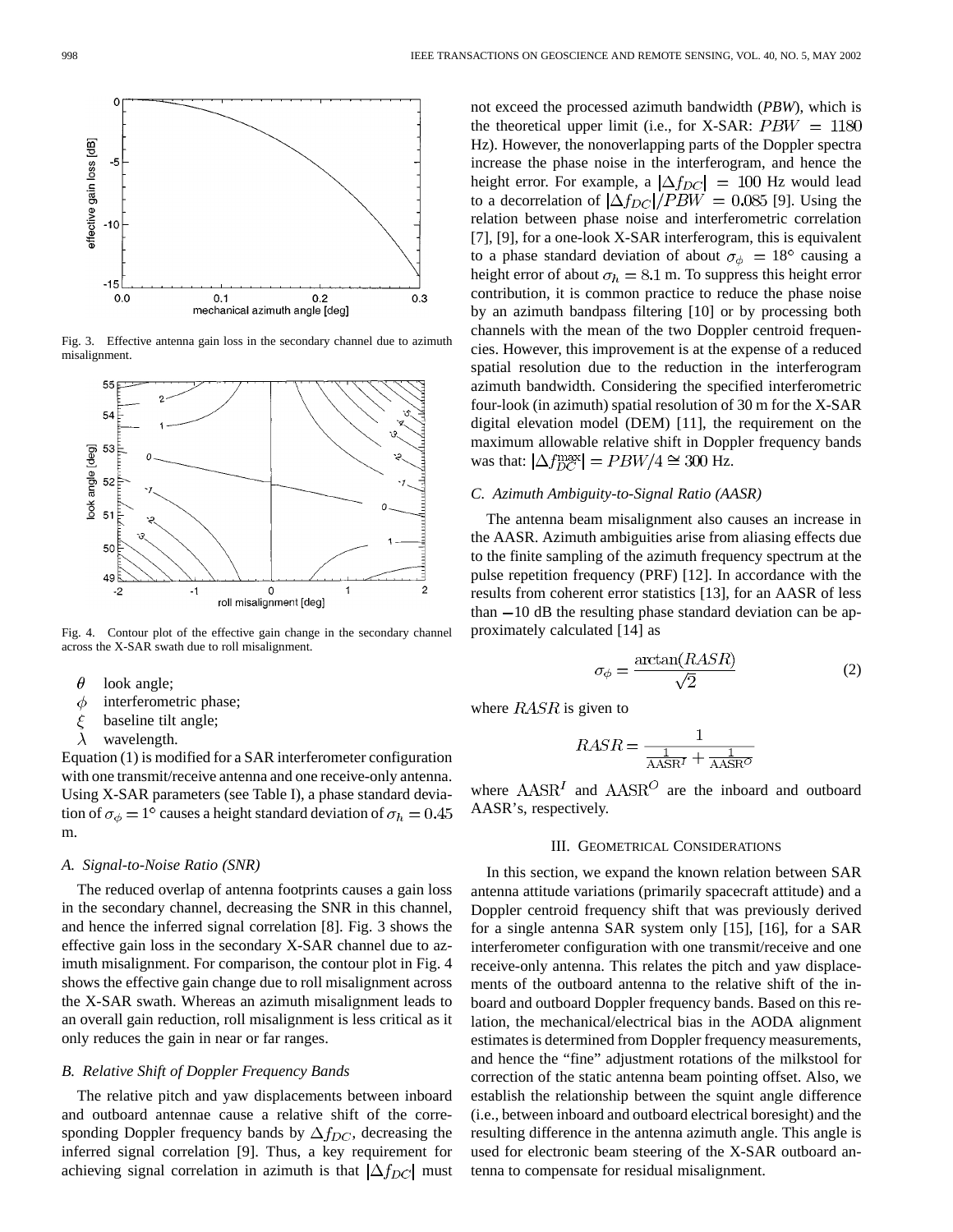

Fig. 5. Illustration of pitch and yaw mast rotation effects on the X-SAR antenna beam geometry. The hatched area represents the boresight elevation plane of the outboard antenna transformed to the ICS.  $\vec{Z}_{ICS}$  and  $\vec{Z}_{OCS}^I$  are the antenna normal vectors in the ICS.  $\vec{R}_{ICS}$  and  $\vec{R}_{OCS}^I$  are arbitrary pointing vectors in the ICS.

The requirement for an antenna beam alignment is that the normal vector of the outboard antenna  $Z_{OCS}$  coincides with the normal vector of the inboard antenna  $Z_{ICS}$  (see Figs. 2 and 5). Assuming that the antenna beams are aligned in elevation, azimuth alignment is sufficient when the actual Doppler plane (i.e., electrical boresight) of the outboard antenna coincides with the actual Doppler plane of the inboard antenna. In other words, the beams are completely aligned when the difference between inboard and outboard squint angles,  $\delta^I$  and  $\delta^O$ , respectively, is  $\Delta \delta = \delta^I - \delta^O = 0.$  The squint angle is the angle between the zero-Doppler plane and the antenna electrical boresight, respective for the inboard and outboard antenna. For SRTM/X-SAR,  $\delta^I$  and  $\delta^O$  are defined as positive in the direction of the velocity vector, which means toward the aft end of the shuttle since it is flying tail forward during mapping operations.

#### *A. Determination of Pitch and Yaw Rotations*

The Doppler centroid frequency of the inboard channel can be expressed [15] as

$$
f_{DC}^{I} = \frac{2}{\lambda} \frac{\vec{v} \vec{R}_{ICS}(\vartheta_{el})}{\left| \vec{R}_{ICS}(\vartheta_{el}) \right|} = \frac{2}{\lambda} |\vec{v}| \sin \delta^{I}
$$
(3)

where  $\vec{R}_{ICS}(\vartheta_{el})$  is an arbitrary pointing vector of the inboard antenna at an elevation angle  $\vartheta_{el}$  within the swath given in ICS coordinates. The elevation angle  $\vartheta_{el}$  is the angle between the mechanical boresight of C-RADAR and the electrical boresight along the narrow axis of the antenna.  $\vartheta_{el}$  is defined as positive toward nadir.  $\vec{v}$  is the shuttle's velocity in WGS-84 coordinates with  $|\vec{v}| \approx 7.5$  km s<sup>-1</sup>, and  $\lambda$  is the wavelength.

In the case of a misalignment between the electrical boresight of the inboard and outboard antenna, causing a squint angle difference  $\Delta \delta$ , the Doppler centroid frequency of the outboard channel can be written as

$$
f_{DC}^{O} = \frac{2}{\lambda} \frac{\partial R_{OCS}(\vartheta_{el})}{|\vec{R}_{OCS}(\vartheta_{el})|} = \frac{2}{\lambda} |\vec{v}| \sin \delta^{O}
$$
  

$$
= \frac{2}{\lambda} |\vec{v}| \sin(\delta^{I} + \Delta \delta)
$$
  

$$
= \frac{2}{\lambda} |\vec{v}| (\sin \delta^{I} \cos \Delta \delta + \cos \delta^{I} \sin \Delta \delta)
$$
  

$$
\approx f_{DC}^{I} + \frac{2}{\lambda} |\vec{v}| \cos \delta^{I} \sin \Delta \delta
$$
 (4)

with  $\cos \Delta \delta \approx 1$ , for a small squint angle difference. Here,  $\vec{R}_{OCS}(\vartheta_{el})$  is an arbitrary pointing vector of the outboard antenna at an elevation angle  $\vartheta_{el}$  within the swath given in OCS coordinates. Then, the difference between inboard and outboard Doppler frequencies is related to the difference in the corresponding squint angles as

$$
\Delta f_{DC} = f_{DC}^I - f_{DC}^O = \frac{2}{\lambda} |\vec{v}| \cos \delta^I \sin \Delta \delta. \tag{5}
$$

For a sufficient zero-Doppler steering of the shuttle, the squint angle of the inboard antenna is so small that  $\cos \delta^I \approx 1$ . Otherwise, the inboard squint angle can be expressed from (3) as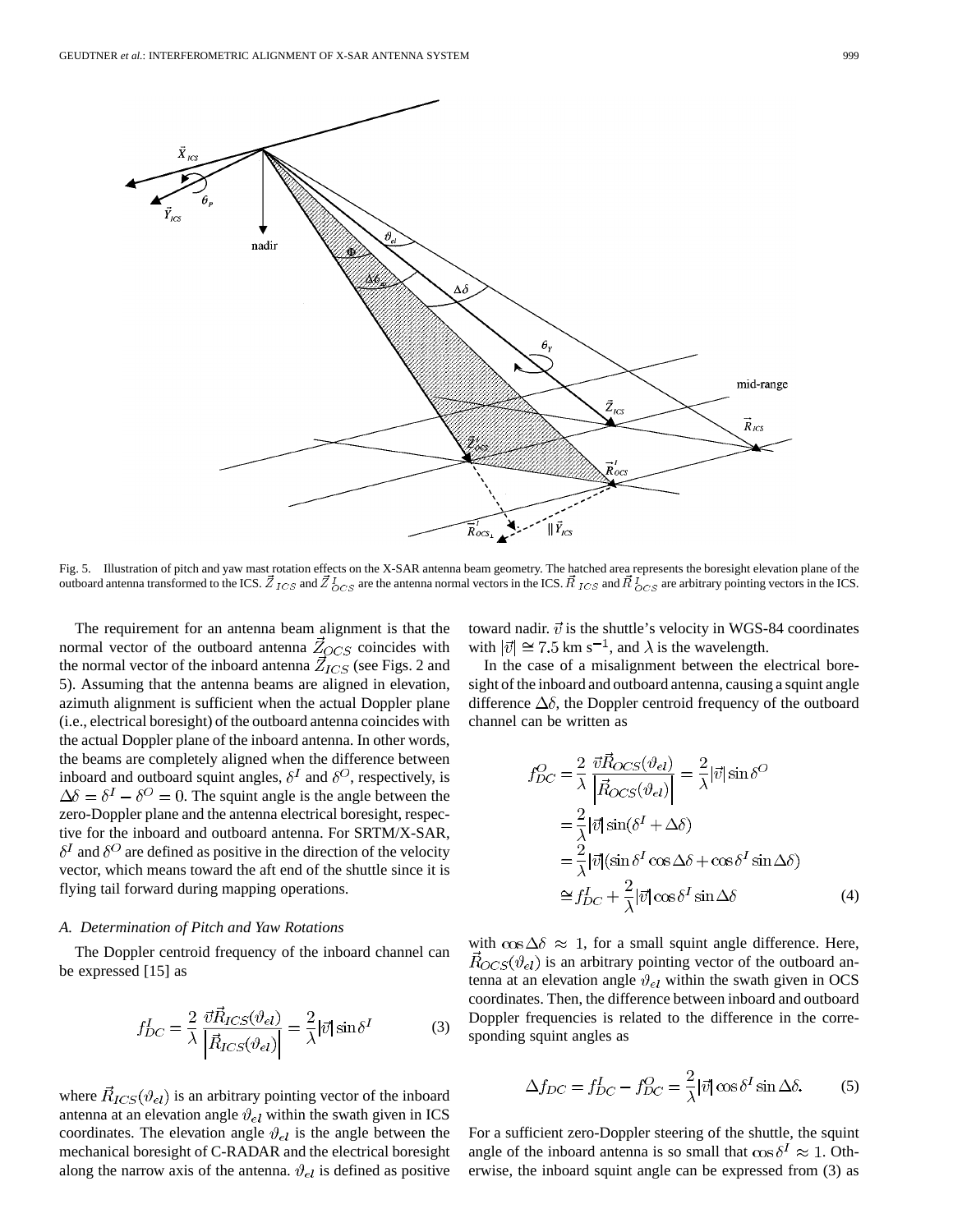$\cos \delta^I = \sqrt{1 - (\lambda f_{DC}^I/2|\vec{v}|)^2}$ , and would then need to be considered in (5). Note that during SRTM/X-SAR mapping operations, the shuttle's attitude was kept within a narrow zero-Doppler deadband, which was nominally  $\pm 0.1^\circ$ , and then relaxed to  $\pm 0.2^{\circ}$  during the mission.

We now express the squint angle difference as a function of pitch and yaw outboard antenna displacements. The pitch and yaw angles,  $\theta_P$  and  $\theta_Y$ , respectively, describe the rotation of the outboard antenna relative to the inboard antenna about the ICS  $Y$ -axis and the ICS  $Z$ -axis, respectively (see Figs. 2 and 5). Both are defined as positive when the outboard antenna is pointed more toward the shuttle tail than the inboard antenna. Referring to Fig. 5, in each coordinate system we consider at the same elevation angle (i.e., assuming alignment in elevation) an arbitrary pointing vector, which is defined as

$$
\vec{R}_{ICS}(\vartheta_{el}) = \{0, R_{ICS} \sin \vartheta_{el}, R_{ICS} \cos \vartheta_{el}\}
$$
  
and  

$$
\vec{R}_{OCS}(\vartheta_{el}) = \{0, R_{OCS} \sin \vartheta_{el}, R_{OCS} \cos \vartheta_{el}\}
$$

respectively, where  $R_{ICS}$  and  $R_{OCS}$  are the corresponding slant range distances. Note that for simplicity, we assume exact zero-Doppler conditions for the inboard channel, implying that  $\delta^I = 0$ , and hence the X-component of  $R_{ICS}$  in the ICS is zero. Furthermore, we assume that the electrical boresight of the outboard antenna is aligned with the  $Z$ -axis of the OCS. That means the X-component of  $R<sub>OCS</sub>$  in the OCS is also zero. To account for the pitch and yaw rotations,  $R_{OCS}$  is transformed from the OCS to the ICS, i.e.,  $R_{OCS}^I(\vartheta_{el}) = T_P T_Y R_{OCS}(\vartheta_{el})$ , with

$$
\vec{R}_{OCS}^{I}(\vartheta_{el})
$$
\n
$$
= \begin{bmatrix}\n\cos \theta_{P} & 0 & \sin \theta_{P} \\
0 & 1 & 0 \\
-\sin \theta_{P} & 0 & \cos \theta_{P}\n\end{bmatrix}\n\begin{bmatrix}\n\cos \theta_{Y} & -\sin \theta_{Y} & 0 \\
\sin \theta_{Y} & \cos \theta_{Y} & 0 \\
0 & 0 & 1\n\end{bmatrix}
$$
\n
$$
\cdot \begin{bmatrix}\n0 \\
R_{OCS} \sin \vartheta_{el} \\
R_{OCS} \cos \vartheta_{el}\n\end{bmatrix}
$$
\n
$$
= R_{OCS} \begin{bmatrix}\n-\sin \vartheta_{el} \sin \theta_{Y} \cos \theta_{P} + \sin \theta_{P} \cos \vartheta_{el} \\
\sin \vartheta_{el} \cos \theta_{Y} & \sin \theta_{P} + \cos \vartheta_{el} \cos \theta_{P}\n\end{bmatrix}
$$
\n(6)

where  $T_P$  and  $T_Y$  denote the rotation matrices in pitch and yaw, respectively. Assuming very small rotation angles, i.e.,  $\cos \theta_i \approx$  $1, \sin \theta_i \approx \theta_i$ , and  $\theta_i \theta_j \approx 0$  for  $i, j \in \{P, Y\}$ , then the outboard pointing vector can be approximated in ICS coordinates as

$$
\vec{R}_{OCS}^I(\vartheta_{el}) \cong R_{OCS} \begin{bmatrix} \theta_P \cos \vartheta_{el} - \theta_Y \sin \vartheta_{el} \\ \sin \vartheta_{el} \\ \cos \vartheta_{el} \end{bmatrix} . \quad (7)
$$

Equation (7) shows that the transformed and normalized outboard pointing vector  $\vec{R}_{OCS}^I/||\vec{R}_{OCS}^I||$  differs only in the X-component from  $\vec{R}_{ICS}/||\vec{R}_{ICS}||$ . The resulting squint angle difference is then given as

$$
\sin \Delta \delta = \theta_P \cos \vartheta_{el} - \theta_Y \sin \vartheta_{el} \tag{8}
$$

where  $\Delta\delta$  is measured at a given  $\vartheta_{el}$  between  $\vec{R}_{ICS}(\vartheta_{el})$  and  $\vec{R}_{OCS}^I(\vartheta_{el})$  (see Fig. 5).

## *B. Determination of Antenna Azimuth Angle*

We now relate the squint angle difference  $\Delta\delta$  to the difference between inboard and outboard antenna azimuth angle  $\Delta\theta_{az}$ . The azimuth angle  $\theta_{az}$  is the angle between the mechanical and electrical boresight in the azimuth antenna plane, and describes the actual antenna beam steering direction. It is defined as positive pointing toward the shuttle nose. In the X-SAR case only the outboard antenna can be steered in azimuth either by a mechanical milkstool rotation in pitch and yaw or by an equivalent electronic beam steering. Henceforth,  $\Delta\theta_{az}$  represents the change in the beam steering direction of the X-SAR outboard antenna relative to the X-SAR inboard antenna beam. As illustrated in Fig. 5,  $\Delta\theta_{az}$  can be expressed as

$$
\sin \Delta \theta_{az} = \cos(\pi/2 - \theta_{az}) = \frac{\vec{v}}{|\vec{v}|} \vec{Z}_{OCS}^I
$$

$$
= \frac{\vec{v} \cdot \vec{R}_{OCS}^I}{|\vec{v}| |\vec{R}_{OCS}^I|}
$$
(9)

where  $\vec{R}_{OCS_{\perp}}^I$  is the projection of  $\vec{R}_{OCS}^I$  onto  $\vec{Z}_{OCS}^I$ , which is  $\bar{Z}_{OCS}$  transformed to the ICS.  $\Delta\theta_{az}$  lies in the plane defined by the normal vectors of the inboard and outboard antenna,  $\bar{Z}_{ICS}$ and  $\bar{Z}_{OCS}^{I}$ , respectively, and the ICS origin. Furthermore, from Fig. 5, we can express the squint angle difference as

$$
\sin \Delta \delta = \cos(\pi/2 - \Delta \delta) = \frac{\vec{v} \cdot \vec{R}_{OCS}^I}{|\vec{v}| |\vec{R}_{OCS}^I|}
$$

$$
= \frac{\vec{v} \cdot (\vec{R}_{OCS_{\perp}}^I + \mu \vec{Y}_{ICS})}{|\vec{v}| |\vec{R}_{OCS}^I|} \quad \text{for } \mu \in \Re \qquad (10)
$$

where  $\mu$  is the Y-component of  $\vec{R}^I_{OCS}$ .

Taking into account that the vectors  $\vec{v}$  and  $\vec{Y}_{ICS}$  are orthogonal and that  $\cos \Phi = |\vec{R}_{OCS}^I|/|\vec{R}_{OCS}^I|$ , and inserting (9) into (10) yields

$$
\sin \Delta \delta = \frac{\vec{v} \cdot \vec{R} \cdot C \cdot \vec{S}}{|\vec{v}| |\vec{R} \cdot C \cdot C \cdot \vec{S}|} \cos \Phi = \sin \Delta \theta_{az} \cos \Phi. \tag{11}
$$

Substituting (8) into (11), and also assuming that  $\Phi \cong \vartheta_{el}$  for small  $\theta_P$  and  $\theta_Y$ , yields

$$
\sin \Delta \theta_{az} \cos \vartheta_{el} \cong \sin \Delta \delta = \theta_P \cos \vartheta_{el} - \theta_Y \sin \vartheta_{el} \quad (12)
$$

which can be approximated for small  $\Delta\theta_{az}$  as

$$
\Delta \theta_{az} \cong \theta_P - \theta_Y \tan \vartheta_{el}. \tag{13}
$$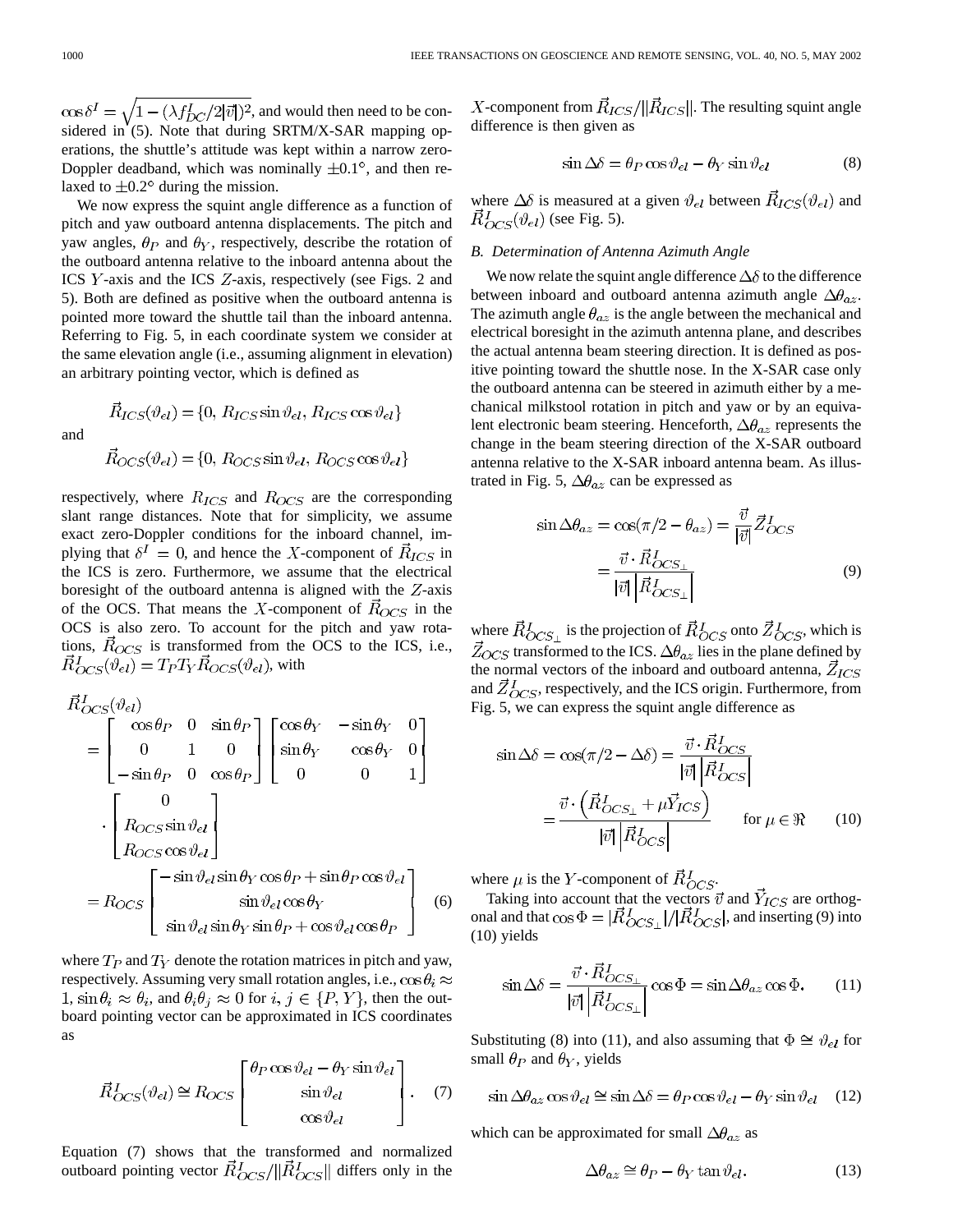

Fig. 6. (a) X-SAR inboard and outboard antenna pattern, and the resulting two-way effective pattern of the outboard antenna for an exact azimuth beam alignment. (b) X-SAR inboard and outboard antenna pattern, and the resulting two-way effective pattern of the outboard antenna for an azimuth beam misalignment of  $0.2^\circ$ .

Evaluating (13), we can see that the relative change in antenna azimuth angle is dominated by the pitch-induced rotation. For example, for the C-RADAR midswath, where  $\vartheta_{el} = 0^{\circ}$ , it follows that  $\Delta \theta_{az} \cong \theta_P$ .

#### IV. EFFECTS OF AZIMUTH ANTENNA PATTERN

Accurate estimation of the mechanical milkstool adjustments and the equivalent azimuth beam steering angle from Doppler centroid frequency measurements requires consideration of the two different radiation patterns of the inboard and outboard antenna. The outboard antenna is receive-only, and as a result its effective pattern is the superposition of the one-way diagrams of both inboard and outboard antenna. Thereby, the effective outboard pattern in azimuth is governed by the narrow beamwidth of the X-SAR inboard antenna. Fig. 6(a) shows the modeled X-SAR two-way inboard and outboard antenna pattern, as well as the effective pattern of the outboard antenna for an exact azimuth antenna beam alignment. In the case of a beam misalignment, as shown in Fig. 6(b), this superposition has the effect that a change in the azimuth angle of the outboard antenna, for example of  $\Delta \theta_{az} = 0.2^{\circ}$ , transforms to an "electrically" measurable mainlobe peak displacement of the effective pattern of only  $\Delta \theta_{az}^{elec} = 0.044^{\circ}$ . Since the measurement of the outboard Doppler centroid is related to the effective antenna pattern we need to distinguish between a mechanical or "steered" change



Fig. 7. Relationship between a mechanical or steered change in the antenna azimuth angle and the measurable effective beam misalignment, expressed as electrical azimuth angle or difference in Doppler centroid frequencies. The graph is referred to as "relaxing" curve.

in antenna azimuth angle and the resulting effective beam misalignment. By calculating the effective outboard pattern for different azimuth steering angles we derived the relation between the mechanical antenna azimuth angle and its effective "electrical" measurement. The resulting net effect on the difference in Doppler centroids was calculated using (5) and (13). The characteristic curve of this relation is plotted in Fig. 7. The relationship can be approximated by a straight line with a gradient of about  $r_f = 0.24$  for the expected outboard antenna displacement range of  $\pm 0.3^\circ$ . Hence, the factor  $r_f$  needs to be incorporated in (5) to derive the pitch and yaw angles for a mechanical rotation of the outboard antenna from Doppler centroid measurements, yielding

$$
\Delta f_{DC} = f_{DC}^I - f_{DC}^O = \frac{2}{\lambda} |\vec{v}| r_f \cos \delta^I \sin \Delta \delta
$$

$$
= \frac{2}{\lambda} |\vec{v}| r_f \cos \delta^I (\theta_P \cos \vartheta_{el} - \theta_Y \sin \vartheta_{el}). \quad (14)
$$

Similarly, for an electronic beam steering of the outboard antenna, estimation of the corresponding relative azimuth angle  $\Delta\theta_{az}$  from Doppler centroid measurements also requires consideration of the factor  $r_f$ .

The effective diagram of the X-SAR outboard antenna has two different effects on the interferometric system performance, and hence on the azimuth antenna beam alignment requirement:

First, from (14) we can see that for a given pitch and yaw displacement of the outboard antenna, because of the factor  $r_f = 0.24$  the resulting relative shift in Doppler frequency bands is significantly reduced. As a consequence, the X-SAR requirement on the antenna azimuth beam alignment can be relaxed. Therefore,  $r_f$  is called "relaxing" factor. This means, considering the requirement on the maximum allowable reduction in the interferogram azimuth bandwidth of  $|\Delta f_{DC}^{\max}| = 300$  Hz (discussed in Section II), that the corresponding limit for the maximum difference in antenna azimuth angle can be raised from  $|\Delta \theta_{az}^{\text{max}}| = 0.036^{\circ}$  to  $|\Delta \theta_{az}^{\text{max}}|^{2} = 0.15^{\circ}$ .

The effect of a reduced relative shift in Doppler frequency bands is typical for a single-pass SAR interferometer with one transmit/receive antenna and one receive-only antenna,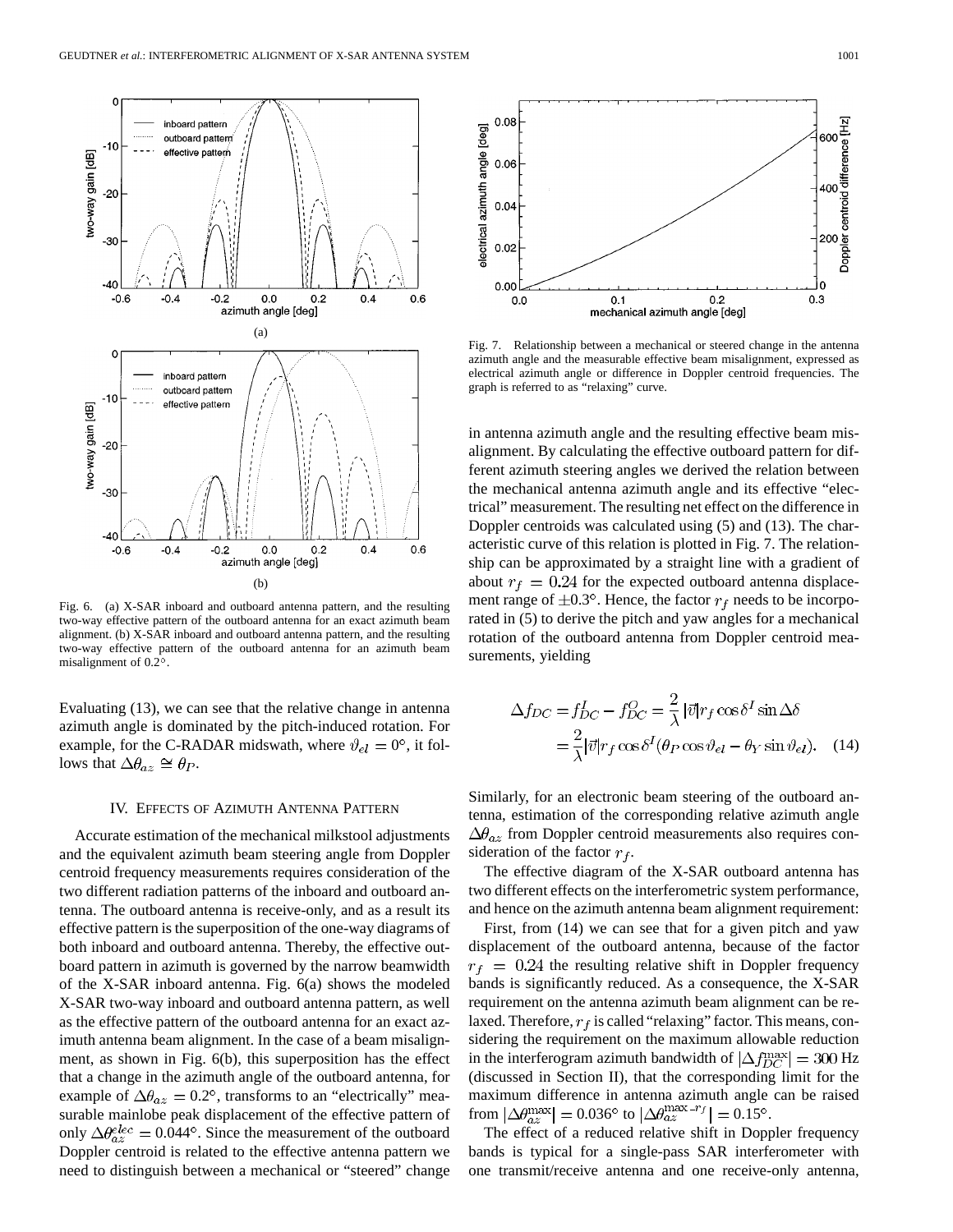

Fig. 8. Expected height error resulting from azimuth ambiguities for the effective X-SAR outboard antenna diagram as a function of the mechanical azimuth angle.

whereby  $r_f$  depends on the beamwidth of both antennas. However, even for a bistatic configuration with antennas of identical beamwidth, the "relaxing" factor would still be  $r_f = 0.5$ . In contrast, for a monostatic SAR interferometer configuration that uses the same antenna for transmit and receive, such as in the repeat-pass mode and the dual baseline "ping-pong" mode [17], it follows that  $r_f = 1$ .

In this context, it is interesting to note that in the case of a large inboard Doppler centroid caused by uncompensated shuttle attitude variations, the outboard Doppler centroid is shifted accordingly due to the rigid connection between the antennas. This along with an outboard antenna azimuth beam misalignment could cause the two Doppler centroid frequencies to be within different PRF bands. However, as discussed above, this additional shift of the outboard Doppler frequency band is minimized by the "relaxing" factor. Thus, for a sufficient zero-Doppler steering of the shuttle, the probability of having the inboard and outboard Doppler centroids in different PRF bands is significantly reduced. Otherwise, use of a Doppler ambiguity resolving algorithm [18], [19] is required, which, however, was restricted by performance requirements for the near real-time data analysis and the limited availability of two-channel radar data during the mission.

Second, depending on the difference in antenna azimuth angle, an increase in azimuth ambiguities is observed. This effect can be seen in Fig. 6(b). There is still a large overlap between the mainlobes of the inboard and the effective outboard antenna pattern, but the resulting high AASR for the effective pattern causes an increase in the interferogram phase noise, and hence an additional height error contribution. In Fig. 8, the expected height error due to azimuth ambiguities is plotted as a function of the mechanical antenna azimuth angle, based on (1) and (2). For the example discussed above with  $\Delta\theta_{az} = 0.2^{\circ}$ , the AASR is about -7 dB, which corresponds to a height error of 10.3 m. Also, from this plot we can see that at the "relaxed" limit for the difference in antenna azimuth angle of  $\left|\Delta\theta_{az}^{\max-r_f}\right| = 0.15^\circ$ , the additional height error is 5.8 m. However, this value exceeds the limit of  $\sigma_h^{\max} = 4$  m that was specified for the maximum misalignment-induced height error in the overall X-SAR error budget. Consequently, the above-discussed "relaxed" requirement on the maximum allowable difference in antenna azimuth angle was tightened to

 $\vert \Delta \theta_{az}^{\text{max-limit}} \vert = 0.1^{\circ}$ , which causes a height error of 3.7 m. Note that a possible reduction of the phase noise in the interferogram by coherent "multilook" averaging is not considered here. Referring to Fig. 3, for this limit the resulting effective gain loss is  $-1.3$  dB, causing a negligible signal decorrelation. Further, this maximum difference in azimuth angle is equivalent to a relative Doppler frequency band shift of about  $|\Delta f_{DC}| = 200$ Hz. During the mission, the corresponding Doppler centroids were estimated with the sign Doppler estimator (SDE) [20]. The standard deviation of these estimates is about 1 Hz for the inboard channel, and about 5 Hz for the outboard channel, considering the above specified misalignment limit [21].

#### V. MISSION

## *A. Measurement Concept*

Derivation of the milkstool "fine" adjustment solutions required the determination of the mechanical/electrical bias in AODA pitch and yaw estimates from measurements of the electrical boresight alignment between the inboard and outboard antenna. Thus, the respective Doppler centroid frequencies  $f_{DC}^{I}$ ,  $f_{DC}^{O}$  were estimated across the swath to provide the squint angle difference as a function of  $\vartheta_{el}$  according to (14). Thereby,  $\Delta \hat{\delta}_n$  denotes the estimated squint angle difference for the *n*th range bin with  $n = 1, ..., N$ , where  $n = 1$  represents the near range and  $n = N$  represents the far range. Using (8) with the approximation  $\Delta \delta \cong \sin \Delta \delta$ , the parametric model for the least square estimation (LSE) problem is given as

$$
\Delta \hat{\delta}_n = \theta_P \cos \vartheta_{el}(n) - \theta_Y \sin \vartheta_{el}(n) + \varepsilon_n \quad \text{for } n = 1, ..., N
$$

where  $\varepsilon_n$  stands for the superimposed noise due to measurement errors. Minimizing the squared error  $S = ||\underline{\varepsilon}||^2 = (\underline{\Delta}\delta - \underline{\Delta}\underline{\delta})$  $\underline{T}\theta$ <sup>T</sup> $(\underline{\Delta}\delta - \underline{T}\theta)$  = min<sub> $\theta$ </sub> with

$$
\underline{\underline{T}} = \begin{bmatrix} \cos \vartheta_{el}(1) & \sin \vartheta_{el}(1) \\ \vdots & \vdots \\ \cos \vartheta_{el}(N) & \sin \vartheta_{el}(N) \end{bmatrix},
$$

$$
\underline{\Delta \delta} = \begin{bmatrix} \Delta \delta_1 \\ \vdots \\ \Delta \delta_N \end{bmatrix}, \text{ and } \underline{\theta} = \begin{bmatrix} \theta_P \\ \theta_Y \end{bmatrix}
$$

yield the solution for the pitch and yaw estimates  $\hat{\underline{\theta}} = (\underline{T}^T \underline{T})^{-1} \underline{T} \Delta \underline{\delta}.$ 

The actual determination of the electrical boresight alignment was based on a joint analysis of C-RADAR and X-SAR Doppler centroid estimates to use their different measurement sensitivities to provide an optimal alignment solution for both radar systems. The large C-RADAR swath width (i.e., about five times as large as the X-SAR swath) enabled a more accurate estimation of the yaw angle due to  $\theta_Y \sin \vartheta_{el}$  than was possible for X-SAR. However, according to (14), X-SAR provided about twice the sensitivity for the squint angle estimation from Doppler measurements than could be obtained with C-RADAR due to the difference in wavelength (i.e., assuming similar errors in Doppler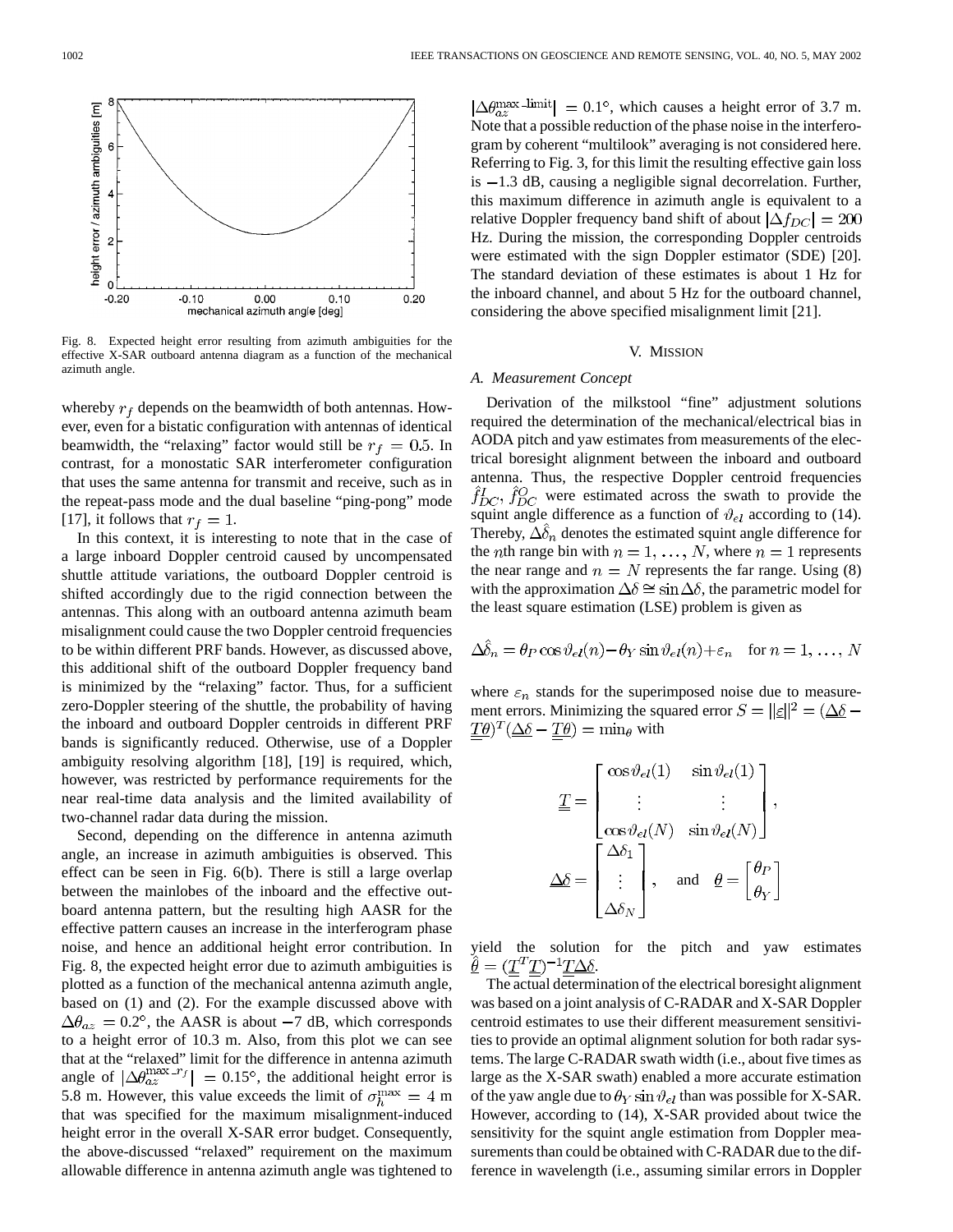estimation). Consequently, determination of the electrical boresight alignment in pitch and yaw was performed in three steps:

- Step 1) C-RADAR estimated  $\hat{\theta}_Y$  across its four subswaths;
- Step 2) X-SAR provided  $\Delta \hat{\delta}_{X-SAR}(\vartheta_{el} = -7^{\circ})$  (at X-SAR midswath), considering the derived "relaxing" factor in  $(14)$ ;
- Step 3) Both estimates were then used to calculate  $\hat{\theta}_P$  taking into consideration (8) and  $(\vartheta_{el} = -7^{\circ})$

$$
\hat{\theta}_P = \frac{\Delta \hat{\delta}_{X-SAR}(\vartheta_{el} = -7^\circ)}{\cos(\vartheta_{el} = -7^\circ)} + \hat{\theta}_Y \tan(\vartheta_{el} = -7^\circ).
$$

These measurements enabled determination of the mechanical/electrical bias in AODA pitch and yaw alignment estimates,  $\hat{\theta}_P^{AODA}$  and  $\hat{\theta}_Y^{AODA}$ , respectively, as follows:

$$
\hat{\theta}_P^{bias} = \hat{\theta}_P^{AODA} - \hat{\theta}_P \quad \text{and} \quad \hat{\theta}_Y^{bias} = \hat{\theta}_Y^{AODA} - \hat{\theta}_Y.
$$

This mechanical/electrical bias was then uploaded to the onboard AODA alignment estimation software to provide the crew with the "electrically" calibrated AODA alignment measurements for milkstool "fine" adjustment. Alternatively, for the correction of the residual misalignment by electronic antenna beam steering, the required azimuth angle can be calculated in (13) using either the pitch and yaw solutions as derived from Doppler centroid measurements or the calibrated AODA estimates.

## *B. Mission Results*

After mast deployment and "coarse" milkstool adjustment based on the initial AODA observations, C-RADAR Doppler frequency measurements indicated a mechanical/electrical bias in pitch and yaw of  $\hat{\theta}_P^{bias} = 0.1^{\circ}$  and  $\hat{\theta}_Y^{bias} = 0.121^{\circ}$ , respectively. In contrast, the results of the X-SAR Doppler frequency analysis showed only a negligible squint angle difference. Because of delays in the downlink of the high rate X-SAR data during the alignment analysis phase, the initial estimation of the mechanical/electrical bias was based entirely on C-RADAR measurements. The following pitch and yaw "fine" adjustments of the milkstool steered both outboard antennae more into flight direction (i.e., shuttle tail). Whereas the C-RADAR beams were then aligned, the X-SAR beams became misaligned because of the milkstool adjustments. As a consequence, X-SAR compensated for the resulting misalignment by electronic azimuth beam steering of its outboard antenna by  $\Delta\theta_{az} = 0.085^{\circ}$  (nearest beam steering step) in direction to the shuttle's nose (i.e., opposite to the direction of the prior milkstool rotation). Fig. 9 illustrates the steps conducted during the initial phase of the antenna beam alignment. Ground receiver measurements of the C-RADAR and X-SAR inboard antenna beams, taken at DLR's calibration test site (see Fig. 10), indicated that the discrepancy in the alignment results between the two radar systems could be attributed to an offset between the C-RADAR and X-SAR inboard antenna beams. As shown in Fig. 10, the peak of the X-SAR beam is delayed by 0.1 s with respect to the peak of the C-RADAR beam. This is equivalent to a difference in azimuth angle between the two inboard beams of about  $0.1^\circ$ .

The electrical beam alignment was analyzed and verified throughout the mission whenever down linked two-channel



Fig. 9. Illustration of the steps during the initial phase of the antenna beam alignment in azimuth.



Fig. 10. Ground receiver measurements of the C-RADAR and X-SAR inboard antenna beams. The gaps in the C-RADAR curve are due to the ScanSAR burst mode.

X-SAR data was available, covering usually a time frame of 1–2 min of the mission elapse time (MET). To allow tracking of the inboard and outboard Doppler centroids along azimuth, these estimates were updated every second. The variation of the Doppler centroids across the swath was determined by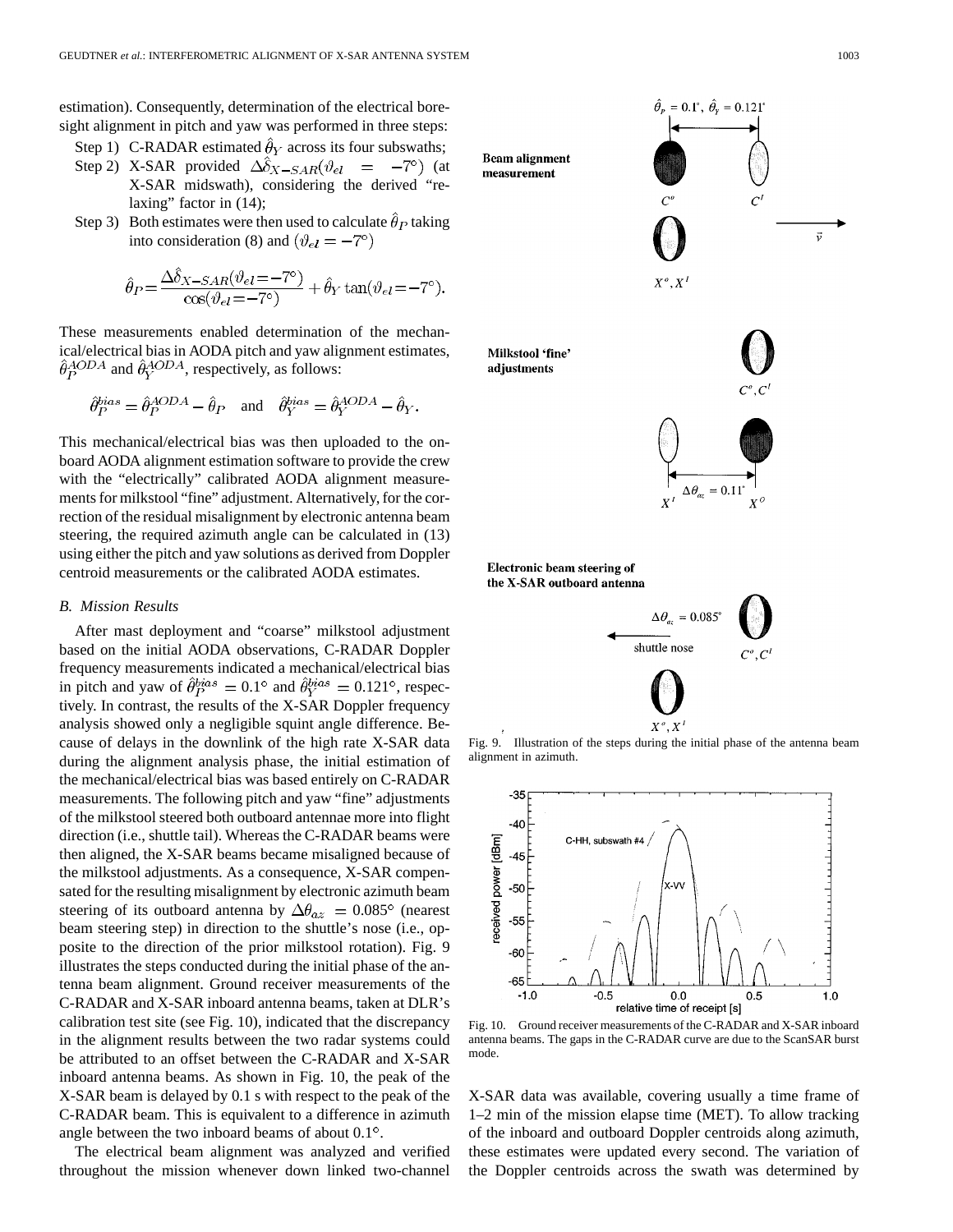

Fig. 11. (a) Doppler centroid frequencies of the inboard and outboard channel for an ocean datatake. (b) Alignment analysis results: pitch and yaw displacements of the outboard antenna (top), and the resulting mechanical azimuth angle (bottom).

analyzing eleven independent segments, each averaged over 302 range bins [21]. In Fig. 11(a), for an ocean datatake, the X-SAR inboard and outboard Doppler centroid frequencies are plotted versus MET. For this representative example, the mean offset between the two curves is only about 6 Hz, causing a negligible reduction in the interferogram azimuth bandwidth, and hence spatial resolution. Fig. 11(b) shows the derived pitch and yaw displacements of the outboard antenna (top), and the resulting mechanical antenna azimuth angle (bottom), respectively. It can be seen that the pitch angle was relatively constant



Fig. 12. Plot of the X-SAR mechanical azimuth angle difference including its error bar as estimated throughout the mission versus MET.

while the yaw angle slightly oscillates, possibly caused by mast bending. Based on alignment results obtained during the mission from the analysis of down linked two-channel X-SAR data, we show in Fig. 12 a plot of the mechanical antenna azimuth angle including its error bar, covering the complete data acquisition time frame of the mission's mapping phase. Unexpectedly, the mechanical azimuth angle of the X-SAR outboard antenna remained relatively stable with  $|\Delta \theta_{az}| \leq$  $0.05^\circ$ . This is significantly below the specified requirement of  $|\Delta\theta_{az}^{\text{max-limit}}| = 0.1^{\circ}$ . As a result, the X-SAR electronic azimuth beam steering offset was kept constant throughout the mission after the initial antenna beam alignment.

## VI. CONCLUSIONS

In this paper, we considered the on-orbit interferometric X-SAR antenna beam alignment during the SRTM/X-SAR mission. Antenna beam alignment is essential for achieving best interferometric performance, including spatial resolution and height accuracy. We discussed the effects of beam misalignment on the interferometric phase noise, considering specifically the SNR, the relative shift of the Doppler frequency bands, and the AASR. We showed that in elevation the effective antenna gain loss due to roll misalignment is negligible. Since the alignment sensitivity in azimuth is an order of magnitude higher than in range, we concentrated therefore on the azimuth beam alignment. For a cross-track SAR interferometer configuration with one transmit/receive antenna and one receive-only antenna we established the relation between pitch and yaw displacements of the outboard antenna beam and the relative shift of the inboard and outboard Doppler frequency bands. The corresponding Doppler measurements were used to determine the mechanical/electrical bias in the AODA alignment estimates. They also provided the solutions for mechanical milkstool adjustments and electronic beam steering of the outboard antenna to correct for azimuth beam misalignment. The analysis of the effects of the effective X-SAR outboard antenna pattern revealed that for an accurate alignment determination we need to distinguish between a mechanical or "steered" change in antenna azimuth angle and the effective, electrical beam misalignment. The corresponding relationship is linear for the expected outboard antenna displacement range, and a so-called "relaxing" factor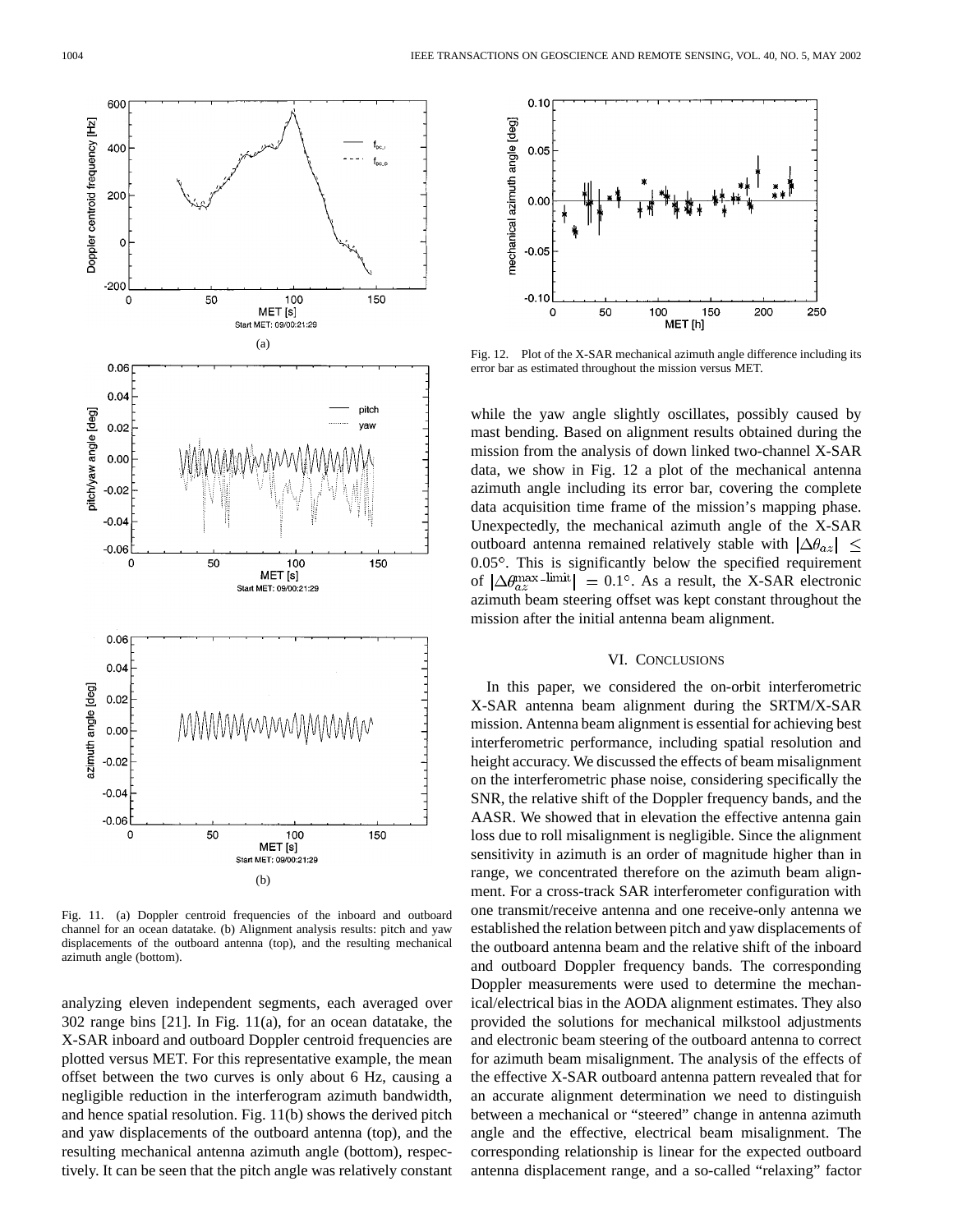was determined. As a result, on one hand, the limit for the difference in antenna azimuth angle could be increased by a factor of  $1/r_f = 4.17$ , considering the maximum allowable relative shift of the Doppler frequency bands. On the other hand, we showed that in the case of an azimuth beam misalignment the resulting high AASR for the effective antenna pattern causes an additional height error. Hence, the "relaxed" limit for the relative antenna azimuth angle had to be reduced to minimize this height error contribution. The alignment results obtained throughout the mission from calibrated AODA and Doppler centroid frequency measurements showed that the maximum difference between the X-SAR inboard and outboard antenna azimuth angles was below the specified limit by a factor of two. This can be attributed to lower than expected dynamic mast twisting and bending motions.

The geometrical considerations to derive from Doppler frequency measurements accurate solutions for correcting beam misalignment, and the described effects of the antenna diagrams on the alignment requirement may be useful for the design and operations of future satellite SAR interferometry missions, especially for those that will use a bistatic interferometer configuration.

#### ACKNOWLEDGMENT

The authors wish to thank the crew of STS 99 for the accurate milkstool adjustments that enabled a perfect antenna beam alignment. They also wish to thank their colleagues S. Buckreuss and C. Basler, who were at the X-SAR radar data analyzer (RDA) position in the Payload Operations Control Center responsible for processing the X-SAR downlink data during the mission. Finally, they thank R. Duren from Jet Propulsion Laboratory for helpful technical discussions regarding the AODA system.

#### **REFERENCES**

- [1] E. R. Stofan, D. L. Evans, Ch. Schmullius, B. Holt, J. J. Plaut, J. van Zyl, S. D. Wall, and J. Way, "Overview of results of spaceborne imaging radar-C, X-band synthetic aperture radar (SIR-C/X-SAR)," *IEEE Trans. Geosci. Remote Sensing*, vol. 33, pp. 817–828, July 1995.
- [2] R. L. Jordan, B. L. Huneycutt, and M. Werner, "The SIR-C/X-SAR synthetic aperture radar system," *IEEE Trans. Geosci. Remote Sensing*, vol. 33, pp. 829–839, July 1995.
- [3] J. Moreira, M. Schwäbisch, G. Fornaro, R. Lanari, R. Bamler, D. Just, U. Steinbrecher, H. Breit, M. Eineder, G. Franceschetti, D. Geudtner, and H. Rinkel, "X-SAR interferometry: First results," *IEEE Trans. Geosci. Remote Sensing*, vol. 33, pp. 950–956, July 1995.
- [4] R. Duren, E. Wong, B. Breckenridge, S. Shaffer, C. Duncan, E. Tubbs, and Ph. Salomon, "Metrology, attitude, and orbit determination for spaceborne interferometric synthetic aperture radar," *Proc. SPIE*, vol. 3965, pp. 51–60, Apr. 1998.
- [5] R. Duren, "Attitude and orbit determination avionics (AODA) functional requirements document," Jet Propulsion Laboratory, California Institute of Technology, Pasadena, CA, Tech. Note, Feb. 1999.
- [6] M. Werner, "Shuttle radar topography mission (SRTM)," in *Proc. 3rd EUSAR*, Munich, Germany, May 2000, pp. 209–212.
- [7] E. Rodriguez and J. M. Martin, "Theory and design of interferometric synthetic aperture radars," *Proc. Inst. Electr. Eng.*, pt. F, vol. 139, no. 2, pp. 147–159, 1992.
- [8] H. A. Zebker and J. Villasenor, "Decorrelation in interferometric radar echoes," *IEEE Trans. Geosci. Remote Sensing*, vol. 30, pp. 950–959, Sept. 1992.
- D. Just and R. Bamler, "Phase statistics of interferograms with applications to synthetic aperture radar," *Appl. Opt.*, vol. 33, no. 20, pp. 4361–4368, 1994.
- [10] M. Schwäbisch and D. Geudtner, "Improvement of phase and coherence map quality using azimuth prefiltering: Examples from ERS-1 and X-SAR," in *Proc. IGARSS*, Florence, Italy, 1995, pp. 205–207.
- [11] D. Geudtner and M. Zink, "Interferometric calibration of the X-SAR system on the shuttle radar topography mission (SRTM/X-SAR)," in *Proc. 21th Canadian Remote Sensing Symp.*, Ottawa, ON, Canada, June 1999, pp. 558–565.
- [12] J. C. Curlander and R. N. McDonough, *Synthetic Aperture Radar, Systems and Signal Processing*. New York: Wiley, 1991, Wiley Series in Remote Sensing.
- [13] R. B. Dybdal and R. H. Ott, "Coherent RF error statistics," *IEEE Trans. Microwave Theory Tech.*, vol. MTT-34, pp. 1413–1419, Dec. 1986.
- [14] K. B. Klein and R. L. Jordan, "X-SAR/SRTM: performance parameter definition document," DLR-JPL, Tech. Rep., 1998.
- [15] C. Wu, J. C. Curlander, and A. di Cenzo, "Determination of spacecraft attitude using synthetic aperture radar data," *Proc. AIAA*, pp. 57–60, 1980.
- [16] K. Eldhuset, "Accurate attitude estimation using ERS-1 SAR raw data," *Int. J. Remote Sens.*, vol. 17, no. 14, pp. 1827–1844, 1996.
- [17] P. A. Rosen, S. Hensley, I. R. Joughin, F. K. Li, S. N. Madsen, E. Rodriguez, and R. M. Goldstein, "Synthetic aperture radar interferometry," *Proc. EEE*, vol. 88, pp. 333–382, Mar. 2000.
- [18] R. Bamler and H. Runge, "PRF-ambiguity resolving by wavelength diversity," *IEEE Trans. Geoscience Remote Sensing*, vol. 29, pp. 997–1003, Nov. 1991.
- [19] F. Wong and I. G. Cumming, "A combined SAR Doppler centroid estimation scheme based upon signal phase," *IEEE Trans. Geosci. Remote Sensing*, vol. 34, pp. 696–707, May 1996.
- [20] S. N. Madsen, "Estimating the Doppler centroid of SAR data," *IEEE Trans. Aerosp. Electron. Syst.*, vol. 25, pp. 134–140, Mar. 1989.
- [21] S. Buckreuss, R. Scheiber, and C. Basler, "The X-SAR/SRTM radar data analyzer," in *Proc. 3rd EUSAR*, Munich, Germany, May 2000, pp. 219–221.



**Dirk Geudtner** received the M.Sc. degree in geophysics from the Technical University "Mining Academy" Freiberg, Germany, in 1991, and the Ph.D. degree from the Institute of Navigation, University of Stuttgart, Germany, in 1995.

He joined the German Aerospace Center (DLR) in 1991, where he worked on ERS SAR interferometry processing. From 1994 to 1995, he joined the GeoForschungsZentrum (GeoResearch Center) Potsdam (GFZ), where he was responsible for the geoscientific application of SAR interferometry.

Between 1995 and 1997, he was a Visiting Scientist at the Canada Centre for Remote Sensing (CCRS) working on differential ERS-1/2 SAR interferometry studies. In 1997, he joined the Institute of Radio Frequency Technology at DLR, where he developed calibration/validation concepts for the X-SAR system on the Shuttle Radar Topography Mission (SRTM/X-SAR). For SRTM/X-SAR, he was the lead engineer for the X-SAR interferometry analysis at the Payload Operations Control Center in Houston. While holding a research grant from the Humboldt-Foundation, he has been working since July 2000 as a Visiting Scientist at CCRS on interferometric processing of RADARSAT SAR data for mapping of terrain movement and on aspects related to polarimetric calibration.



**Manfred Zink** received the Dipl.-Ing. degree in physics from the Technical University of Graz in 1987 and the Dr.-Ing. degree from the University of Stuttgart in 1993. In 1988, he joined the Microwave and Radar Institute at the German Aerospace Center. He has pioneered calibration techniques for both airborne and spaceborne SAR sensors and was responsible for building up the Oberpfaffenhofen calibration site. He was the Lead X-SAR Calibration Engineer for both SIR-C/X-SAR missions in 1994 and for the SRTM mission in 2000. In August

2000, he joined the European Space Agency, where he is responsible for the Calibration/Validation of the Advanced Synthetic Aperture Radar (ASAR) onboard the ENVISAT satellite.